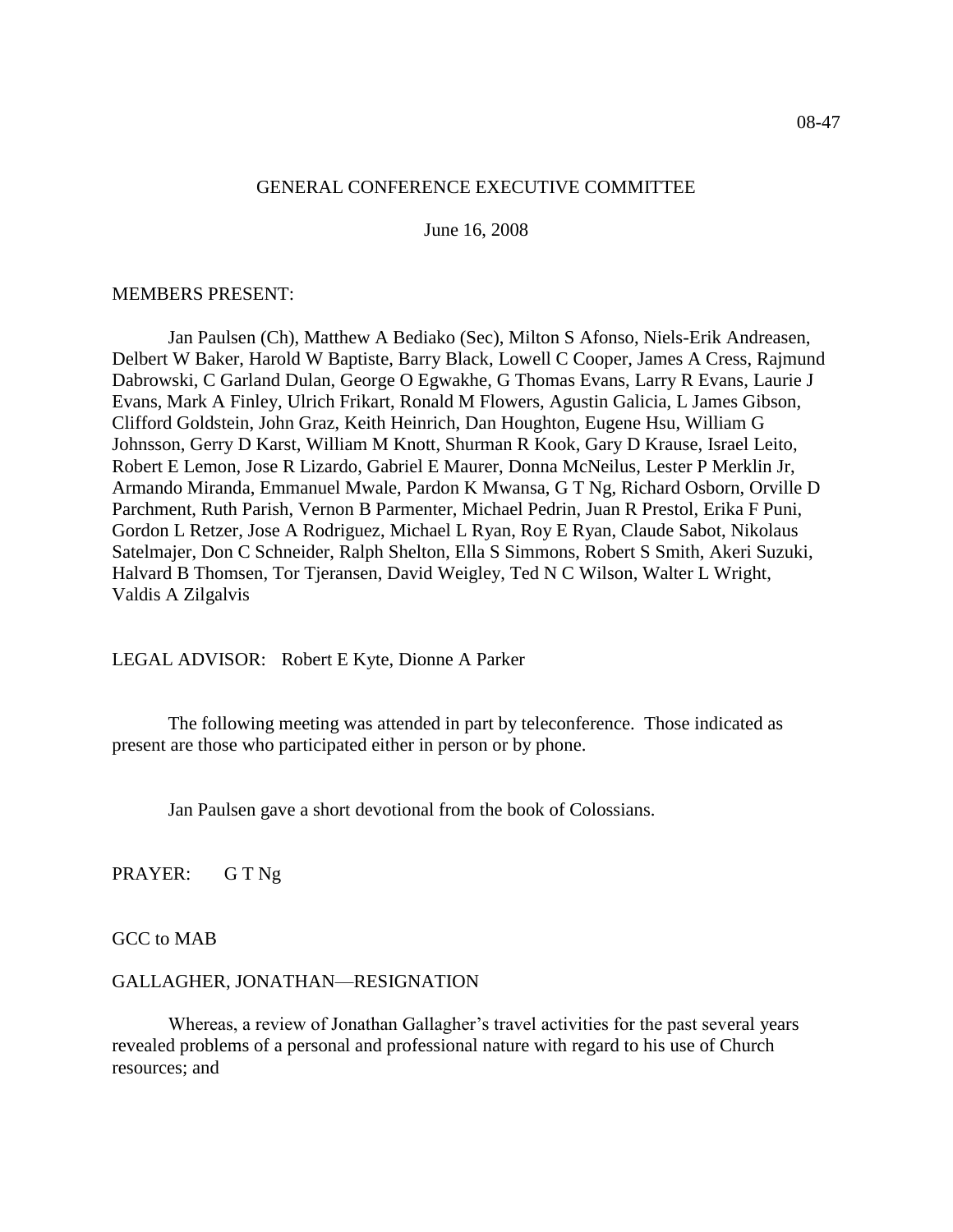08-48 June 16, 2008 - GCC

Whereas, Jonathan Gallagher has tendered his resignation indicating it is without cause and with protest; it was

VOTED, To acknowledge the resignation of Jonathan Gallagher from his position as Associate Director of the Public Affairs and Religious Liberty Department and that his employment relationship with the General Conference is ended effective immediately, but noting that the qualifications of his resignation are not acceptable to the General Conference.

## GCC to MAB

### SUMENDAP, HENDRIK —RESIGNATION

VOTED, To record receipt of the resignation submitted by Hendrik Sumendap, Secretary of the Southern Asia-Pacific Division.

## GCC to MAB

#### SUMENDAP, HENDRIK—APPRECIATION

VOTED, To express appreciation to Hendrik Sumendap for his years of dedicated service to the General Conference as Secretary of the Southern Asia-Pacific Division.

## SEC/GCC to MAB

#### MOK, JOSHUA W—ELECTION

VOTED, To elect Joshua W Mok as Secretary of the Southern Asia-Pacific Division.

#### SEC/ADCOM/GCC to LRE

### GENERAL CONFERENCE ADMINISTRATIVE COMMITTEE (GCC-S)—MEMBERSHIP ADJUSTMENT

VOTED, To adjust the membership of the General Conference Administrative Committee (ADCOM) (GCC-S), as follows: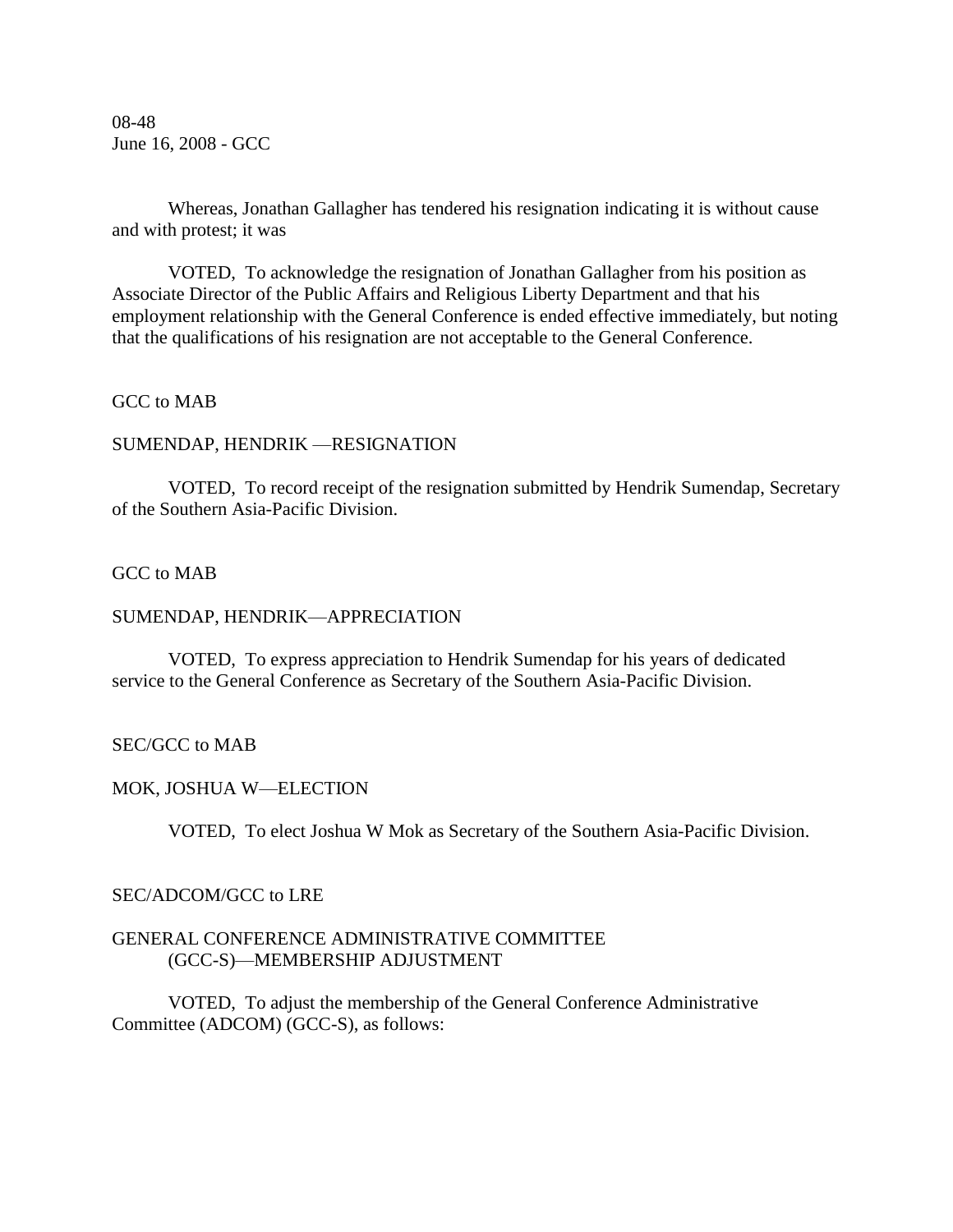07-49 June 16, 2008 - GCC

Add Beckett, John R, Invitee Brantley, Paul S Councell, Gary R Douglas, Paul H, Invitee

Delete Feldbush, Martin W Korff, Eric, Invitee

# SEC/ADCOM/GCC to LRE

# GENERAL CONFERENCE EXECUTIVE COMMITTEE (GCC)— MEMBERSHIP ADJUSTMENT

VOTED, To adjust the membership of the General Conference Executive Committee (GCC), as follows:

Add Isakhakov, Jobir I (Pastor, ESD)

Delete Ten, Andrei (Pastor, ESD)

## SEC/ADCOM/GCC to LRE

## INTERNATIONAL BOARD OF MINISTERIAL AND THEOLOGICAL EDUCATION (GCC-B)—MEMBERSHIP ADJUSTMENT

VOTED, To adjust the membership of the International Board of Ministerial and Theological Education (IBMTE) (GCC-B), as follows:

| Add | Klingbeil, Gerald |
|-----|-------------------|
|     | Oliver, Barry D   |
|     | Paulien, Jon      |
|     | Timm, Alberto     |
|     |                   |

## Delete Clouzet, Ron Evans, Laurie J Feldbush, Martin W Mesa, Carlos

PRAYER: John Graz